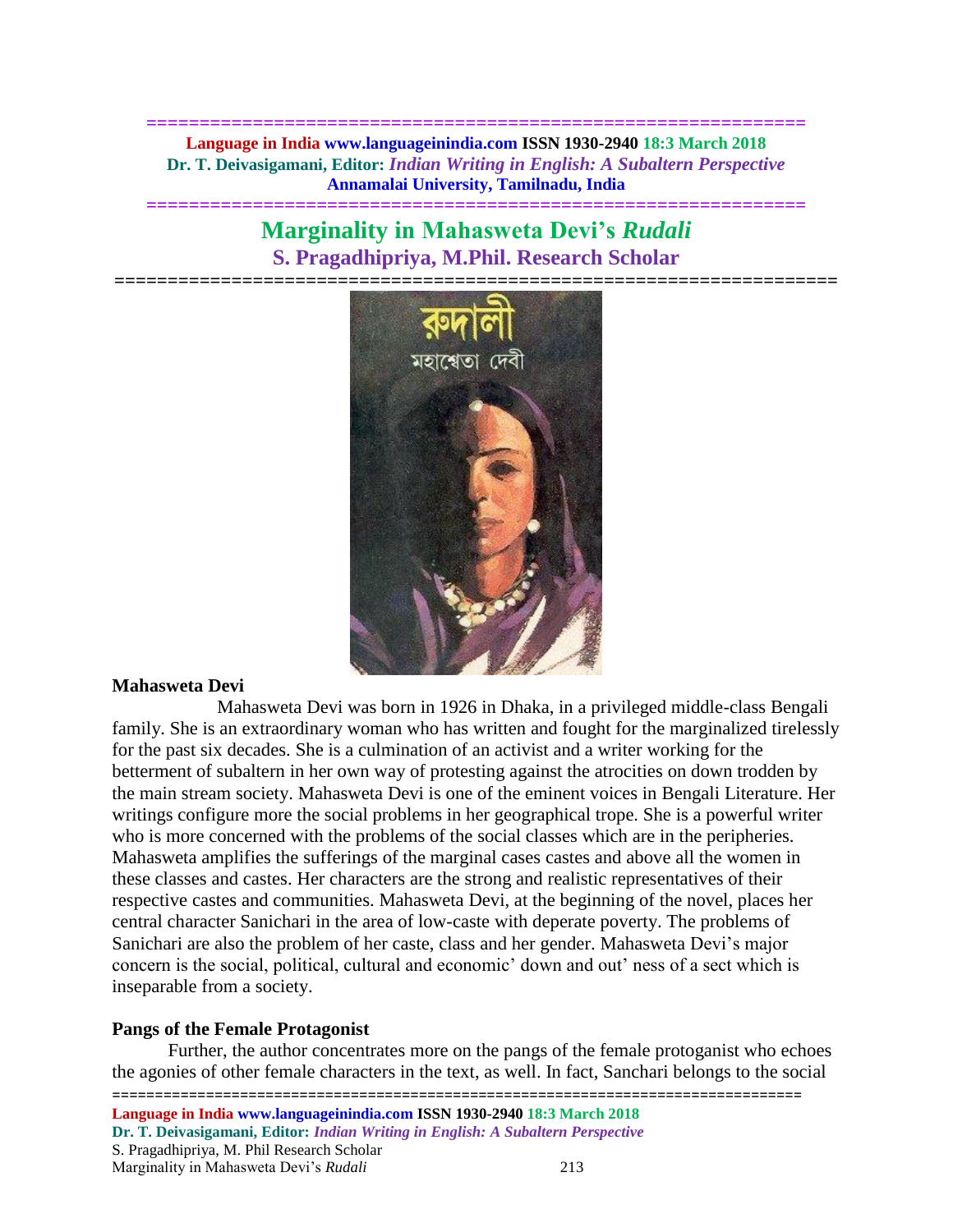marginality which remains far off from the social-cultural and economic focus. Her marginality becomes graver as she is a female and is further dominated by the males of her own caste and community. The same psychology subalternity keeps recurring in her life with the death of her brother-in-law before dawn keeps her away of wailing. Ramavatar Singh's callous nature is revealed in the very beginning of the shortstory, as he locks up all the ganjus and dhushads for a meager loss of wheat. It was a threat to the community altogether that they will be thrown out of the village. The same psychological subalternity keeps recurring in her life with the death of her brother-in-law and his wife. Sanichari is afraid of religious rituals and ceremonials to be under taken her to control her grief. Death becomes relief to Sanichari as the least their own stomachs would be full. The most disastrous thing happens after this which is the death of her own husband, her responsibility to bring up her son and the religious rituals to be offer persist her stone heart to remain calm after her husband's death. In order to appease Mohanlal, she received Rs.20 and put her thumb print on a paper stating that she would repay Rs.50 through bonded labour on his fields over the next five years, capitalist ideology of dominating the lower class people with debts is shown when Mahasweta Devi writes that Ramavatar Singh faced a lot of criticism when he wipes out the debt of Sanichari at his uncle's death. Dominant class in the society wants the subaltern to work like cattle.

## **Have and Have Not**

The author brings together` have and have not` on the same path for neglecting their responsibilities of nourishing their old relatives. Poor do not have money to spend for the medicinal treatment for their old relatives. There is a competition among the rich fellows to spend huge amount on the death ceremonies of their relatives only for the sake of gaining prestige. Mahasweta Devi sidesteps gender issues, patriarchy and more highlights on the community relations. Dulan becomes a guiding star for Sanichari in every juncture of her life steps. After Bikhni's death, Sanichari is under pressure to leave to work as Rudali, Dulan understand the gravity of situation and says to Sanichari, "Look Budhua's ma, it is wrong to give up one's land and your profession of funeral wailing is like your land you must not give it up"

# **Community for the Weaker Sections**

 The writer stresses on the importance of community for the weaker section of the society, the community bondage between the poor and oppressed is strong enough for survival of the each and all of community. There are number of examples depicts in the novel by the author about how the poor and oppressed help and cooperative other poor and oppressed in their respective communities. The author portrays with examples that the marginalized men and women help and support each other, on the contrary upper caste and class people cheat betrays their relatives for gaining wealth, money, land, and properity. It is impossible for the marginalized people to survive in the village without the support of each other.

#### *Rudali*

The text of *Rudali* highlight on the bond aging relationship between women, the relationship between Sanichari and Bikhni is off course close, sensitive, affectionate and supportive. Sanichari meets Bikhni in the market place, where she is searching her grandson is already lost every member of her family, she is free from all other ties and relations. On the other